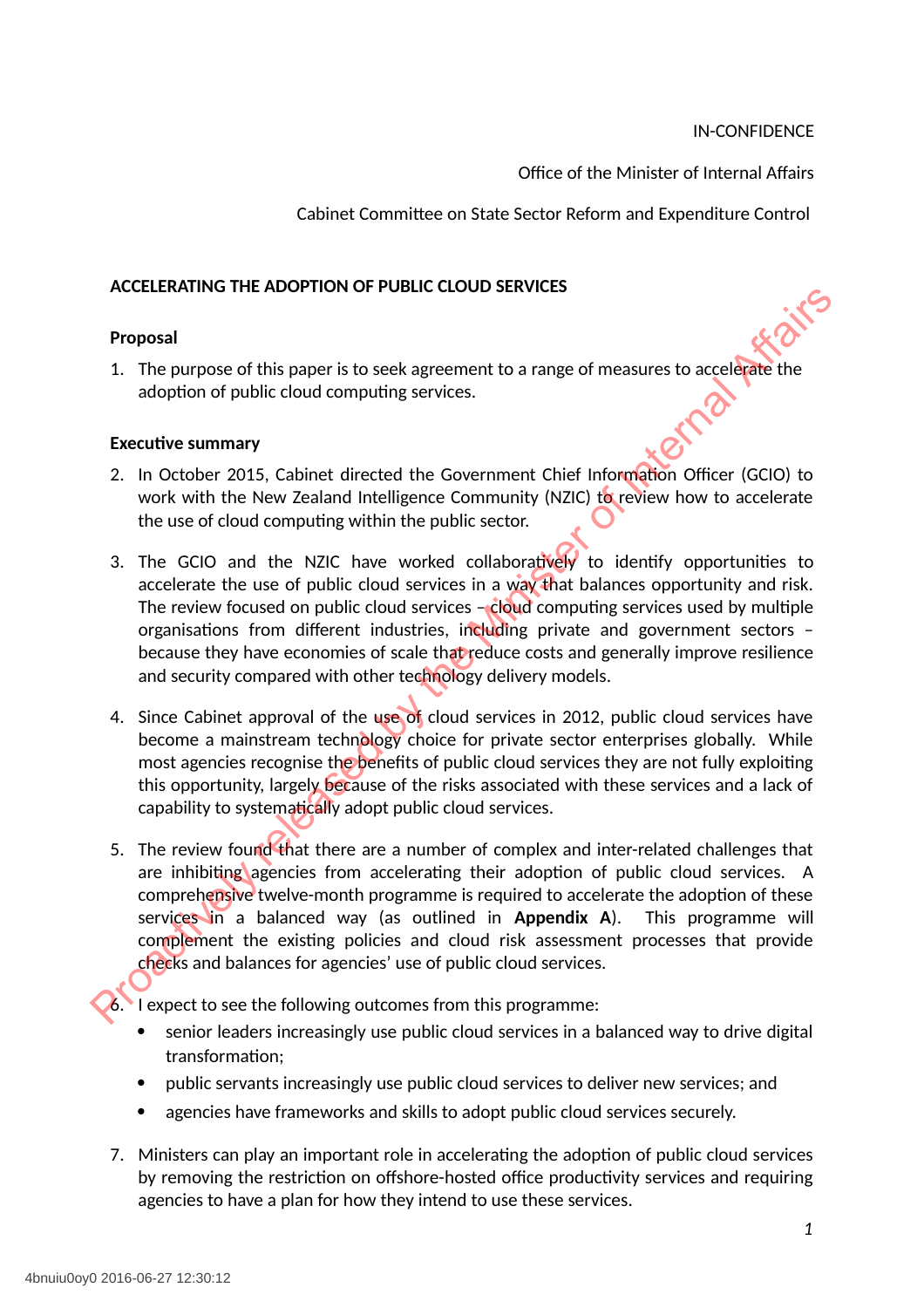8. The GCIO will continue to work with other agencies to re-allocate existing resources to this programme and will provide progress reports to Cabinet through existing reporting mechanisms used by the GCIO and as part of agency assurance reporting against the Protective Security Requirements (PSR).

#### **Background**

- 9. Public cloud services have now become a mainstream technology choice for private sector enterprises worldwide. It is now widely recognised that security is the core concern of global cloud services providers and that their services are typically more secure than traditional deployments of IT systems.
- 10. The most well-known public cloud services are provided by global suppliers such as Amazon, Google, Microsoft, and Salesforce.com. These suppliers have leveraged global scale to provide IT services that can be used across multiple industries. This has led to a proliferation of innovative and specialised cloud services that  $\frac{1}{10}$  turn are digitally transforming enterprises.
- 11. Public cloud services are increasingly being purchased by business units within enterprises. This is often driven by employees seeking to replicate their consumer experience by using public cloud services within their workplaces. The use of these services often bypasses corporate controls such as IT change management, legal, security, and procurement – a phenomenon known as 'shadow cloud'. While this can appear to meet immediate business needs it is often at the cost of a thorough assessment of risks.

#### **Previous Cabinet decisions**

- 12. In response to the opportunity and risks of adopting public cloud services, Cabinet directed agencies in August 2012 to adopt these services in preference to traditional IT systems, with the exception of office productivity public cloud services which, "for the time being", were not permitted to be hosted offshore [CAB Min (12) 29/8A]. In October 2013 Cabinet directed agencies to make adoption decisions on a case-by-case basis following a formal risk assessment. In addition, no data classified above RESTRICTED was permitted to be stored in a public cloud service [CAB Min (13) 37/6B]. Cabinet also agreed to incorporate the cloud risk assessment process into the system-wide ICT assurance framework [CAB Min (13) 20/13]. sector enterprises worldwide. It is now widely recognised that security is the conserver of global scholars and that their services are typically more secure than tarditional deployments of IT systems.<br>
10. The most well-k
	- 13. In 2014, the GCIO published guidance (*Cloud Computing Information Security and Privacy Considerations*) to support agencies to systematically identify, analyse and evaluate the information security and privacy risks associated with individual public cloud services. This includes guidance on information classification, data sovereignty, privacy, legal, and security controls.

#### **Cabinet direction to accelerate adoption of public cloud services**

14. The October 2015 *Government ICT Strategy* signalled that agencies would outsource their IT functions using common capabilities and public cloud services. To support this Strategy, Cabinet directed the GCIO and the NZIC to work together to review the 2012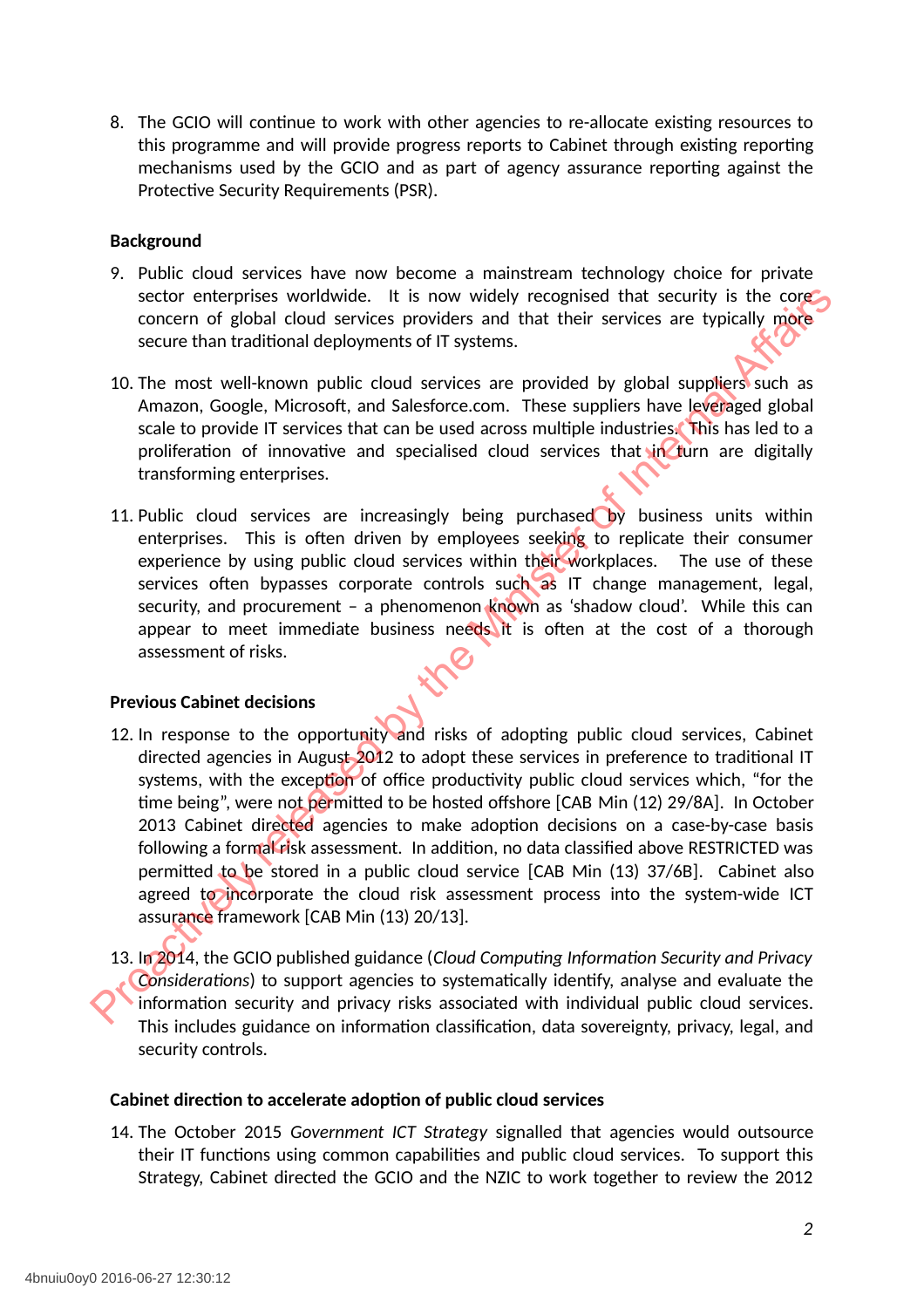cloud services policy and remove any barriers that may inhibit the accelerated adoption of cloud services [CAB-15-MIN-0148.01].

- 15. The review focused on accelerating the adoption of public cloud services services designed to be used by multiple enterprises across different industries, including private and government sectors. These services are typically hosted outside New Zealand and provided by suppliers that have global economies of scale. This enables these services to be more innovative, and to have lower costs and improved security compared to onpremises deployment of traditional ICT systems.
- 16. The GCIO has worked collaboratively with the NZIC to identify potential 'accelerators' opportunities to appropriately accelerate the adoption of public cloud services. particular, the GCIO and the NZIC have been mindful of the need to balance the benefits of public cloud services with the need to ensure that agencies appropriately adopt these services so that the risks are understood and managed.

#### **Most agencies are not fully exploiting public cloud services**

- 17. Agencies are clear about the key benefits of public cloud services: reduced costs for IT services, increased agility from quicker deployment times, and improved security for many agencies (particularly from global suppliers). Yet agencies generally adopt cloud in a tactical and opportunistic way, with adoption typically driven by non-core functions, such as human resources, finance, and communications (e.g. e-recruitment and online surveys). Most senior leaders have yet to use public cloud services to drive digital transformation – major business improvements to enhance customer experience, streamline operations, or create new delivery models. The challenges faced by agencies in taking a more strategic approach are described in paragraphs 21-28.
- 18. Early adopters of public cloud services tend to be small in size, have a single business function, and have few legacy IT systems. For example, Callaghan Innovation and New Zealand Fire Service use public cloud services to support many of their business functions. Other agencies tend to use a mix of onshore IT systems and offshore public cloud services to cater for the different risk profiles of their respective business functions, a mix which is likely to continue for the foreseeable future. For example, while the Department of Internal Affairs supports many of its business functions using traditional IT systems hosted in New Zealand data centres (e.g. passports and citizenship) it also uses public cloud services for an increasing number of business functions (community grants and the National Library's bibliographic database). In contrast, agencies with national security functions tend to limit the use of public cloud services to a small number of corporate services functions. premises deployment of traditional ICT systems.<br>
16. The GCIO has worked collaboratively with the NZIC to identify potential "acceleration<br>
opportunities to apporation at probability accelerate the adoption of public cloud
	- 19. Early adopters recognise that the future IT operating model will be very different from the traditional 'design, build, operate' approach. There is a consensus that the skillsets and focus of IT roles will significantly change and IT frameworks will need to be modernised. The local IT supply market currently has limited capacity to support this.
	- 20. For a variety of reasons, most agencies have used some public cloud services without visibility at the corporate or governance level of the extent and nature of their shadow cloud risks. The GCIO has advised agencies to implement security controls and practices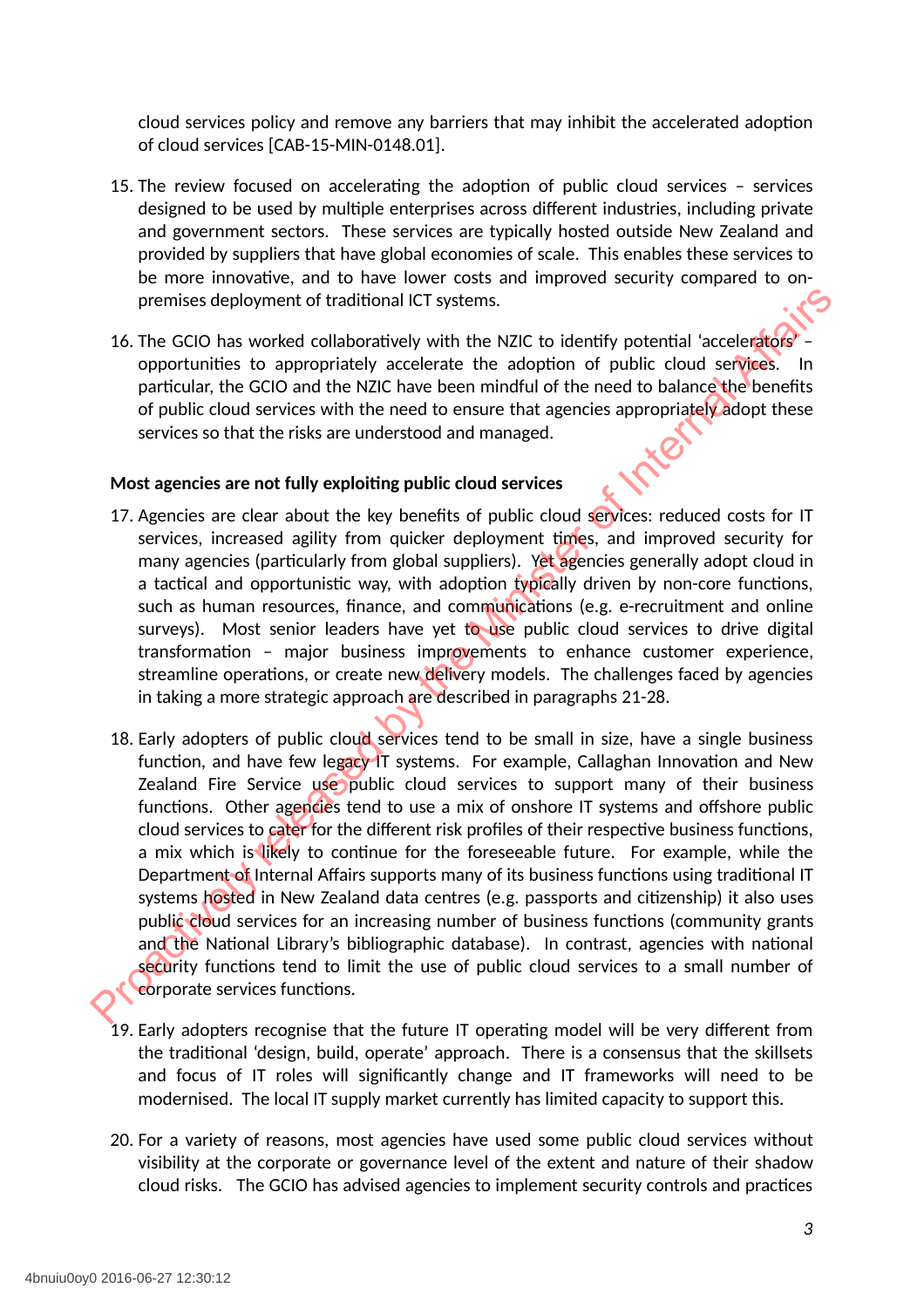to mitigate their shadow clouds and it is anticipated that any programme to accelerate public cloud services will reinforce this advice.

#### **Challenges to accelerating adoption are complex and inter-related**

<span id="page-3-0"></span>21. There are complex and inter-related challenges that inhibit agencies from accelerating adoption of public cloud services.

#### *Public cloud services are perceived to be too risky*

- 22. The Cabinet restriction on agencies' use of office productivity public cloud services that are hosted outside of New Zealand sends a strong signal to agencies that public cloud services are too risky. That is, if one of the most obvious uses for public cloud services (office productivity) cannot be hosted offshore then, by inference, all other offshorehosted public cloud services are too risky.
- 23. The risk assessment process for public cloud services emphasises risks rather than benefits and has impeded the take-up of cloud services by agencies. The risk of information disclosure, including jurisdictional issues when data is stored offshore, is in significant tension with cost savings. This creates the perception that public cloud services are not viable and in turn drives a preference for in-house IT systems as a safer option.
- 24. Agencies must continue to get the balance right and manage the risk appropriately for different classes of information. Agencies can take advantage of the opportunities and innovations offered by public cloud services while ensuring that more-sensitive information remains protected by using a mix of traditional IT systems and on-shore and offshore-hosted public cloud services.
- 25. In particular, agencies need to evaluate the jurisdictional risks from storing data offshore. If data is stored by the cloud service provider offshore, then that data is subject to the laws of that particular country. In certain circumstances, the government of that particular country may be legally permitted to access New Zealand government data stored offshore (e.g. for the purposes of law enforcement, national security or other reasons). Public cloud services are perceived to be too risky<br>
2.1. The Calibric restriction on agencies that are to discussed by the office productivity public cloud services that<br>
are hosted outside of New Zealand sends a strong

#### *Many agencies do not have the capability to systematically adopt public cloud services*

26. New skills and operating models are required to integrate public cloud services with existing IT systems. Significant investment in technologies may also be needed to support the systematic adoption of public cloud services. Transition funding is not readily available to agencies to support a mix of traditional IT systems and public cloud services. This lack of funding is exacerbated by the wide-spread practice of redirecting depreciation funding to other priorities. The near-zero costs of fully-depreciated IT systems make it difficult to justify adoption of public cloud services as these have an ongoing impact on operating costs.

#### *Public cloud services require a different approach for security and commercial practices*

27. In the context of rapid adoption of public cloud services, traditional IT security practices are costly and time consuming. Many agency procurement practices are not aligned with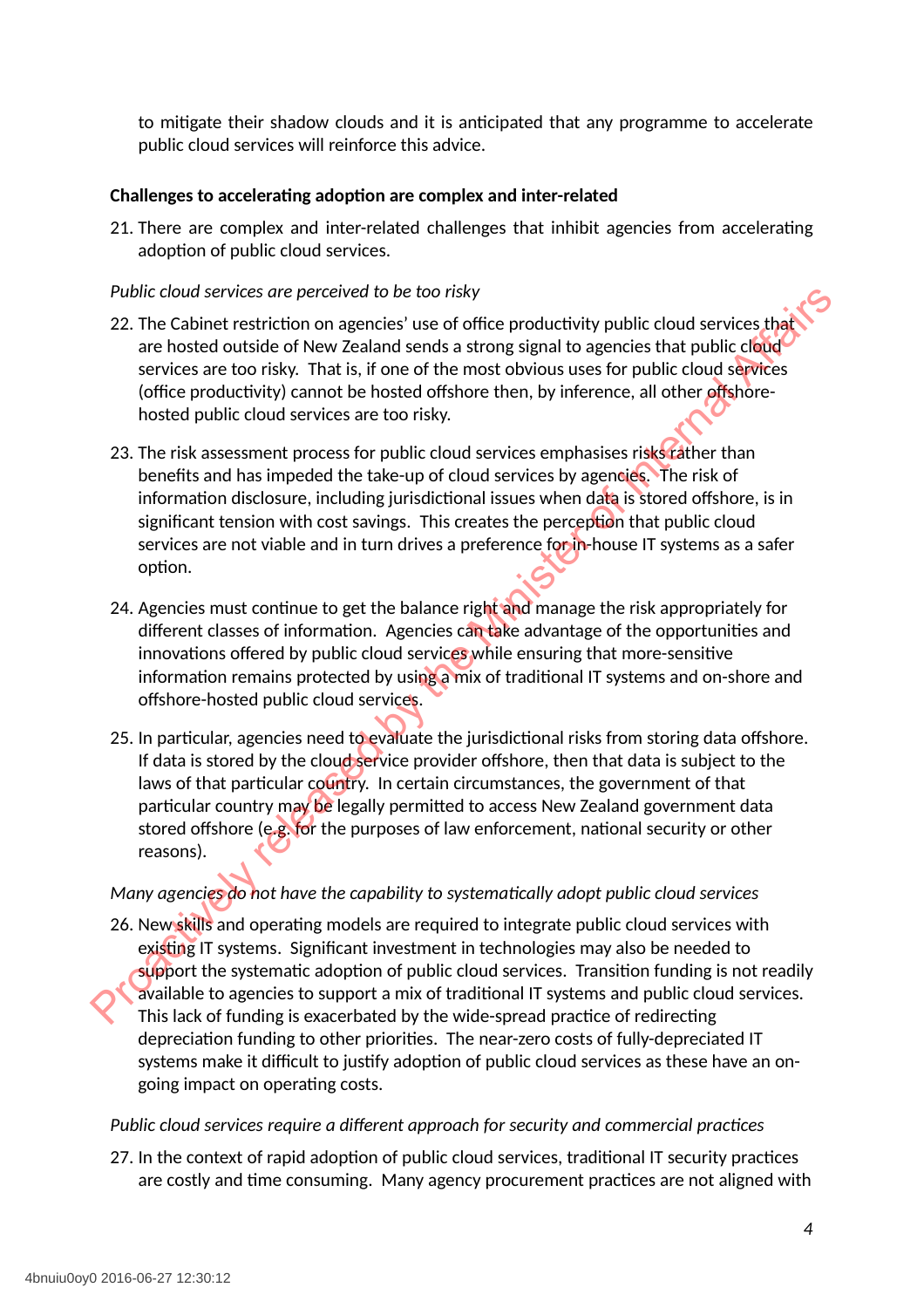the consumption model for public cloud services (i.e. pay for what you use rather than pay for assets), which imposes process-related costs that are disproportionate to the cost of the services. Many contracts from suppliers of traditional on-premises software make it difficult for agencies to make this transition.

#### *Agency practitioners are isolated, and lack guidance and support*

<span id="page-4-0"></span>28. There is no single community of practitioners that could drive adoption. Practitioners from a wide range of disciplines are involved in any decision to adopt public cloud services, and many operate in a relatively isolated fashion and lack clear guidance.

#### **To drive change a comprehensive programme of accelerators is required**

29. Because these challenges are complex and inter-related, there is no 'silver bullet' to accelerate the adoption of public cloud services. Instead, a comprehensive programme of accelerators is required. The proposed accelerators are described below and are summarised in **Appendix A**.

#### *Requiring agencies to have a public cloud services plan*

30. I propose that Cabinet requires agencies to have a plan for how they intend to accelerate their adoption of public cloud services as part of their ICT strategy or else as a standalone plan. In addition to its cloud assurance role, the GCIO will benchmark the current state of agency adoption, identify opportunities for acceleration, monitor, and report. Monitoring and reporting will be undertaken through existing mechanisms, e.g. four-year investment planning, six-monthly GCIO functional leadership reporting, and agency capability maturity assessments as part of PSR assurance reporting. From a well called the method with a structure and the minister of the Case and the Minister of the Case and the Minister of a comprehensive programme of accelerators is required.<br>To drive change a comprehensive programme

#### *Changing perceptions of the risk profile for public cloud services*

- 31. I propose that Cabinet rescinds its 2012 decision to restrict agencies from using offshorehosted office productivity public cloud services, provided that agencies comply with new guidance to be jointly-issued by the GCIO and Government Communications Security Bureau (GCSB) for the use of these services. A summary of the guidance and an analysis of the trade-offs involved in removing this restriction is provided in paragraphs 42-54.
- 32. The GCIO will reshape and reposition the cloud risk assessment process so that it will be easier for agencies to adapt this process to reflect their agency business needs, clarify that sign-off for the cloud risk assessment should be at an appropriately-delegated level within each agency, and collaborate with agencies to improve their capability to undertake cloud risk assessments.
- 33. The GCIO, in collaboration with the Ministry of Justice, Privacy Commissioner, and the National Cyber Policy Office (NCPO), will provide guidance to assist agencies to manage jurisdictional risks associated with storing data in public cloud services. The GCIO and the NZIC will also support agencies to more-accurately classify information, using the National Security Classification system. This will mean that agencies can take advantage of public cloud services where appropriate, while also separating the relatively small proportion of material classified as CONFIDENTIAL or above for storage on-shore.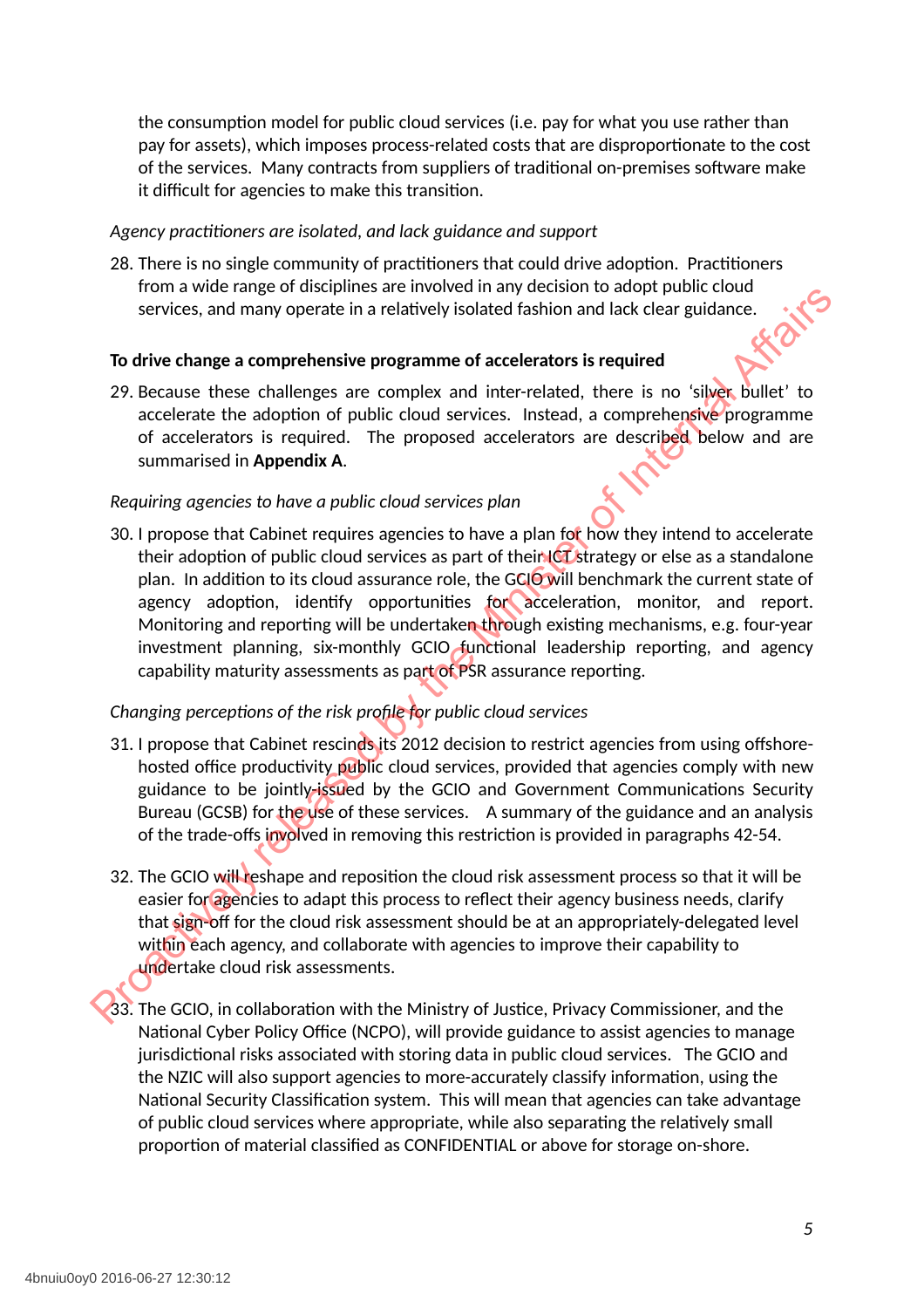#### *Streamlining security certification for public cloud services*

- 34. The GCIO and GCSB will produce joined-up guidance for individual agencies on security certification and accreditation processes for public cloud services. This will streamline current processes and ensure they align with guidance from the NZIC. The NZIC is considering further work to review the effectiveness of the current certification and accreditation processes as articulated in the New Zealand Information Security Manual (NZISM), as part of the PSR. This guidance will be consistent with cloud risk assessment provided by the GCIO.
- 35. Where public cloud services have significant agency spend and / or are used by many agencies the GCIO will provide centralised security certification. This will reduce duplication of effort and cost, and standardise the quality of certification.

#### *Enabling agencies to transition their ICT operating models*

36. I propose that the GCIO provide guidance on target operating models (including policies, frameworks, ICT workforce skills, and architectures) and management of shadow cloud. The GCIO and the GCSB will jointly produce guidance on secure use of public cloud services (including office productivity). The Treasury will provide guidance on funding models that can be used by agencies to support their transition to a hybrid environment (e.g. operating leases and the use of third-party fees to fund operating expenditure). provided by the GClO.<br>
35. Where public cloud services have significant agency spend and / or are used by raphy<br>
agencies the GClO will provide centralised security certification. This will reduce<br>
Enabling agencies to tra

#### *Lifting the capability of cloud practitioners*

37. I propose that the GCIO establish a centre of expertise to connect agency practitioners and facilitate sharing of lessons learned and case studies. The GCIO will also educate senior public sector leaders, including business unit managers. This includes supporting agency projects and working with practitioners.

#### *Modernising commercial frameworks*

- 38. The GCIO will enable agencies to consume public cloud infrastructure services (compute and storage) through existing contracts. The GCIO will also negotiate commercial arrangements with cloud providers that have significant agency spend and / or are used by many agencies. Other cloud providers will be offered standard commercial terms.
- 39. As signalled in the 2015 review of the *Government ICT Strategy*, the GCIO will establish a catalogue of public cloud services (ICT marketplace) that streamlines procurement practices for these services. The GCIO will also establish commercial arrangements with suppliers to provide agencies with expertise and services to enable them to use cloud services (e.g. cloud brokerage services).

#### **What the programme will deliver**

40. Successful implementation of this programme will produce the following outcomes:

- senior leaders increasingly use public cloud services in a balanced way to drive digital transformation;
- public servants increasingly use public cloud services to deliver new services; and
- agencies have frameworks and skills to adopt public cloud services securely.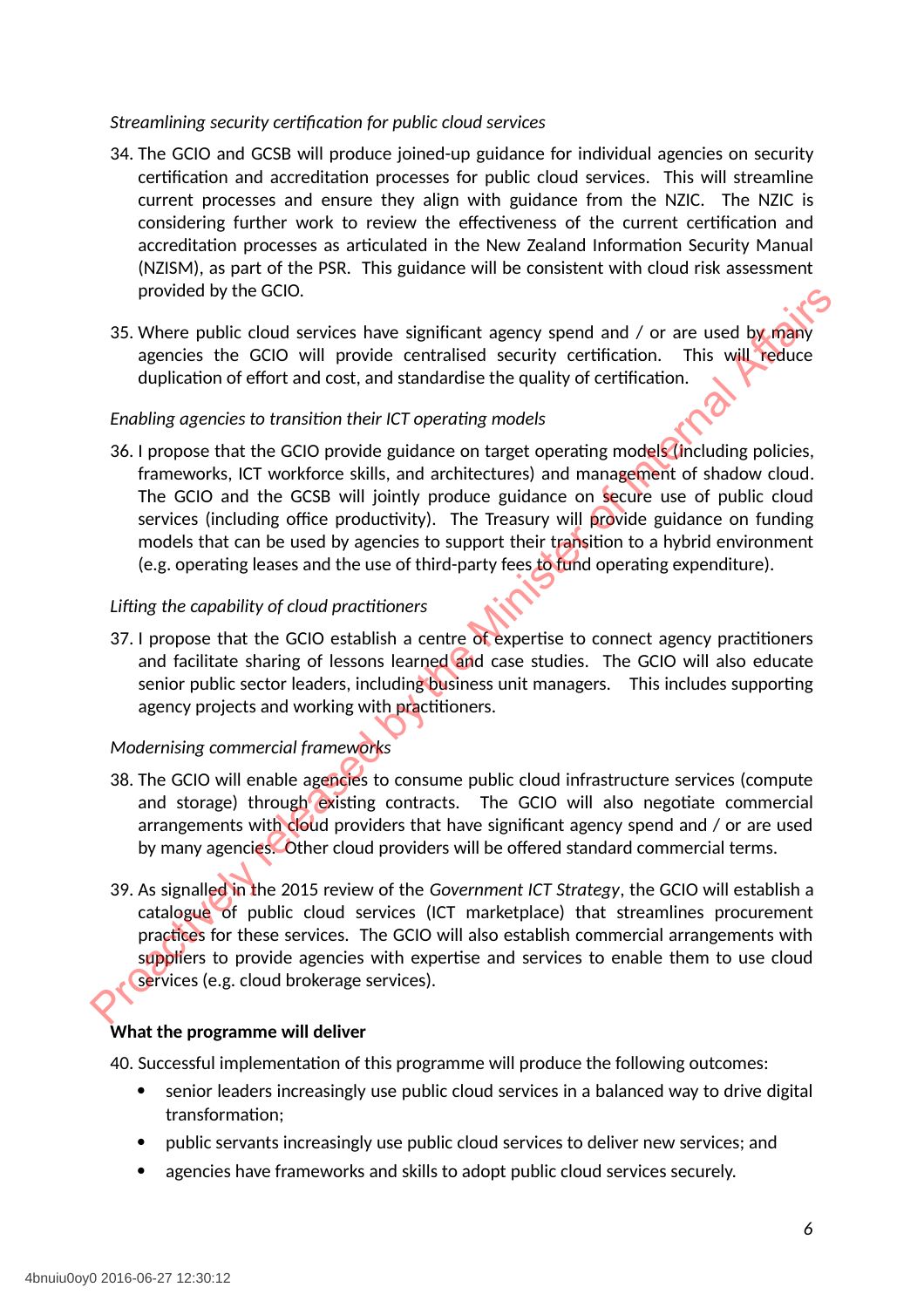41. I anticipate that the benefits of these outcomes will be:

- more predictable ICT spending from fewer capital-intensive, ICT-enabled projects;
- reduced risk as fewer IT systems are operated beyond intended lifespans and largescale technology refreshes are less likely;
- increased flexibility as agencies move towards increased standardisation; and
- accelerated digital transformation as agencies draw on global scale innovation.

#### **Removing the restriction on office productivity services**

- 42. One of the most significant steps to accelerate the adoption of public cloud services is to enable agencies to consume office productivity public cloud services hosted outside of New Zealand. The potential for this step to occur, once agency risk, security and privacy practices had sufficiently matured, was envisaged in 2012 Cabinet policy for cloud computing.
- 43. I propose that Cabinet now allows agencies to use offshore-hosted office productivity public cloud services provided these comply with guidance to be developed by the GCIO and GCSB for secure use of such services. Until this guidance is developed, agencies will be expected to engage with the GCIO on a case-by-case basis. The guidance will cover a range of security controls, including: Removing the restriction on office productivity services<br>
42. One of the most significant steps to accelerate the adoption of public cloud services for<br>
crabic agontos to consume office productivity public cloud services
	- a stipulation that no material classified at CONFIDENTIAL and above can be stored in these services;
	- a requirement to ensure that data is encrypted both in transit and at rest, and that agencies have sole control over the associated cryptographic key;
	- multi-factor authentication for access to the cloud service:
	- a requirement to be able to state where any data held in an offshore cloud service might be replicated or backed-up;
	- decommissioning processes as outlined in the NZISM;
	- evidence of security controls over physical access to offshore data centres;
	- assurance checks on cloud service providers in accordance with the NZISM;
	- controls over the interaction between public cloud services and end user devices;
	- assurance that appropriate patching and maintenance of software is undertaken;
	- process controls relating to intrusion detection, investigations and enterprise logging;
	- compatibility with existing government security technology services such as SEEMail and, where appropriate, CORTEX cyber defence capabilities;
	- technical protections to prevent data-mingling on shared storage platforms;
	- where necessary, the re-architecture of agency ICT networks to ensure that cloud services can be used safely and effectively; and
	- revision of agency disaster-recovery plans to cater for cloud-based services.
	- 44. I propose that progress on the development and implementation of this security guidance and the NZIC's work to review the effectiveness of the current certification and accreditation processes as articulated in the NZISM will be reported to Cabinet via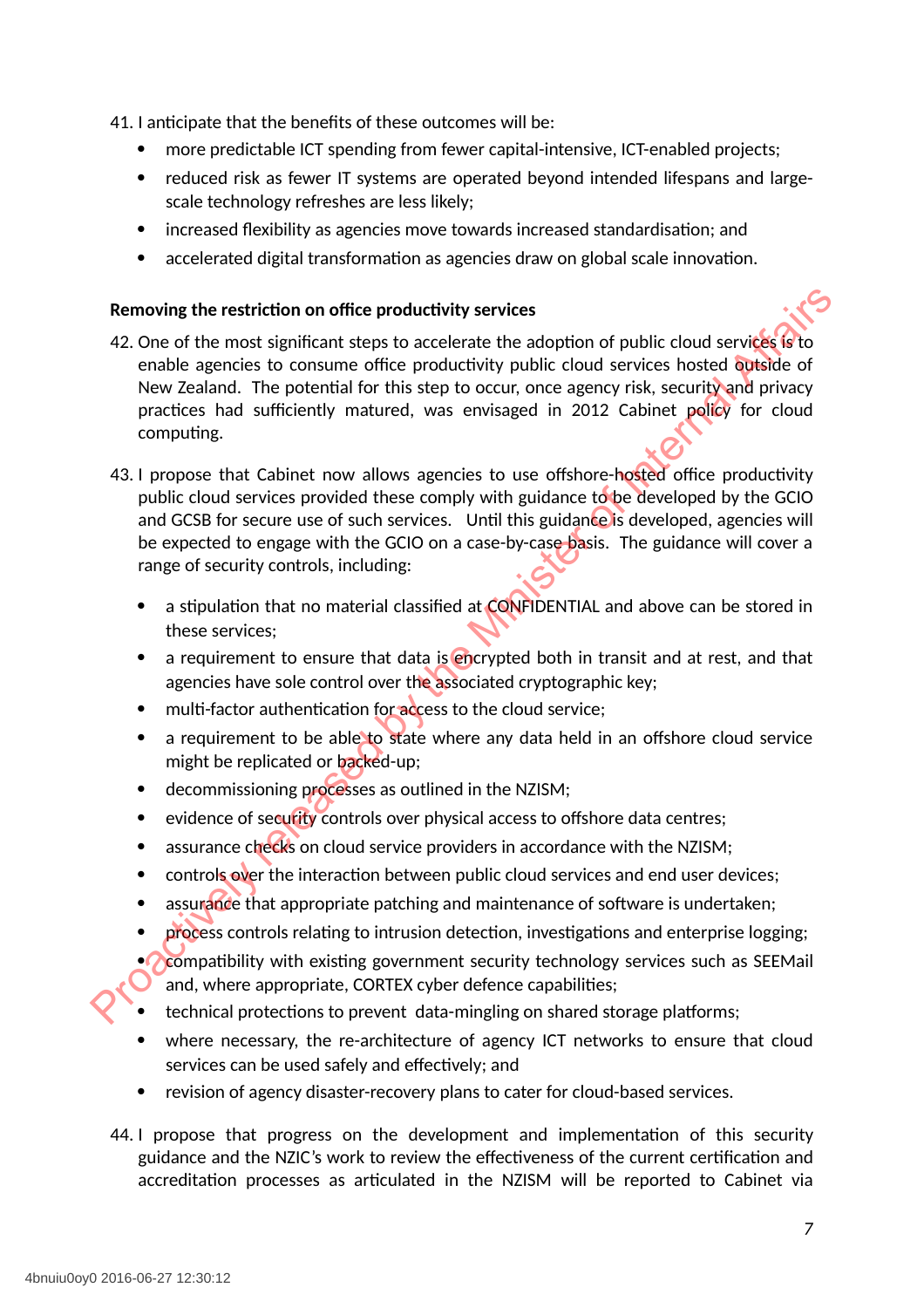existing reporting mechanisms used by the GCIO and as part of agency assurance reporting for the Protective Security Requirements.

45. This proposal will require Cabinet to rescind its decision to restrict agencies "for the time being" from using offshore-hosted office productivity public cloud services. The restriction was imposed because of "the significant nature and extent of governmentheld information that is supported by office productivity services, and the nature of the risk for data misuse and loss of control" [CAB Min (12) 29/8A]. Here office productivity means email, word processing, spreadsheets, presentations, and collaboration tools and services.

#### *Agencies are now better able to manage the risks of public cloud services*

46. Since 2012, there has been a concerted, government-wide push to improve agency risk, security and privacy practices. This has produced a significant uplift in maturity of these practices, albeit from a relatively low base. Agencies have also had several years' experience using the cloud risk assessment process and it is now appropriate for agencies to carry out case-by-case assessments for these services, relative to the nature of their information, rather than relying on a blanket restriction from Cabinet.

#### *Security risks can be managed*

- 47. If the restriction is removed, agencies will have the opportunity to use services that rely on data centres hosted offshore. (Microsoft's 'Office 365 service' is one possible example.) Security risks can be managed, officials assess, assuming that the security guidance GCIO and GCSB is implemented in full. Officials note that some suppliers are capable of offering relatively-high levels of data security in this context – even accepting that the offshore aggregation of agencies' data could create a very attractive target. For some agencies a move to outsourced data centres, even those hosted via an offshore public cloud service, may generate some concrete security benefits. means email, word processing, spreadsheets, presentations, and collaboration tools and<br>services.<br>Services are now better able to manage the risks of public cloud services<br>Agencies are now better able to manage the risks of
	- 48. The removal of the restriction will enable agencies to store material classified at RESTRICTED and below in an offshore public cloud service providing that they follow the security guidance to be issued by the GCIO and GCSB when conducting their own risk assessment. However, some agencies may decide to manage this risk by choosing to retain classified (RESTRICTED) and protectively marked (SENSITIVE and IN-CONFIDENCE) data onshore. Agencies seeking to manage this risk by retaining some data onshore will need to ensure that the service they select has the ability to segregate data holdings according to classification or protective marking.

#### *Agencies are able to make decisions about jurisdictional risks*

49. As is the case for the offshore-hosted public cloud services currently used by agencies, information stored in offshore-hosted office productivity services will be subject to the jurisdiction and laws of the territory in which it is stored. This poses a risk that legitimate efforts to access this data by other governments (for example, by law enforcement, or by security agencies) or civil litigation in the country where the data is held could be disadvantageous to New Zealand's national interests or inconsistent with New Zealand laws. It is not possible to contract out of the legal framework of another territory.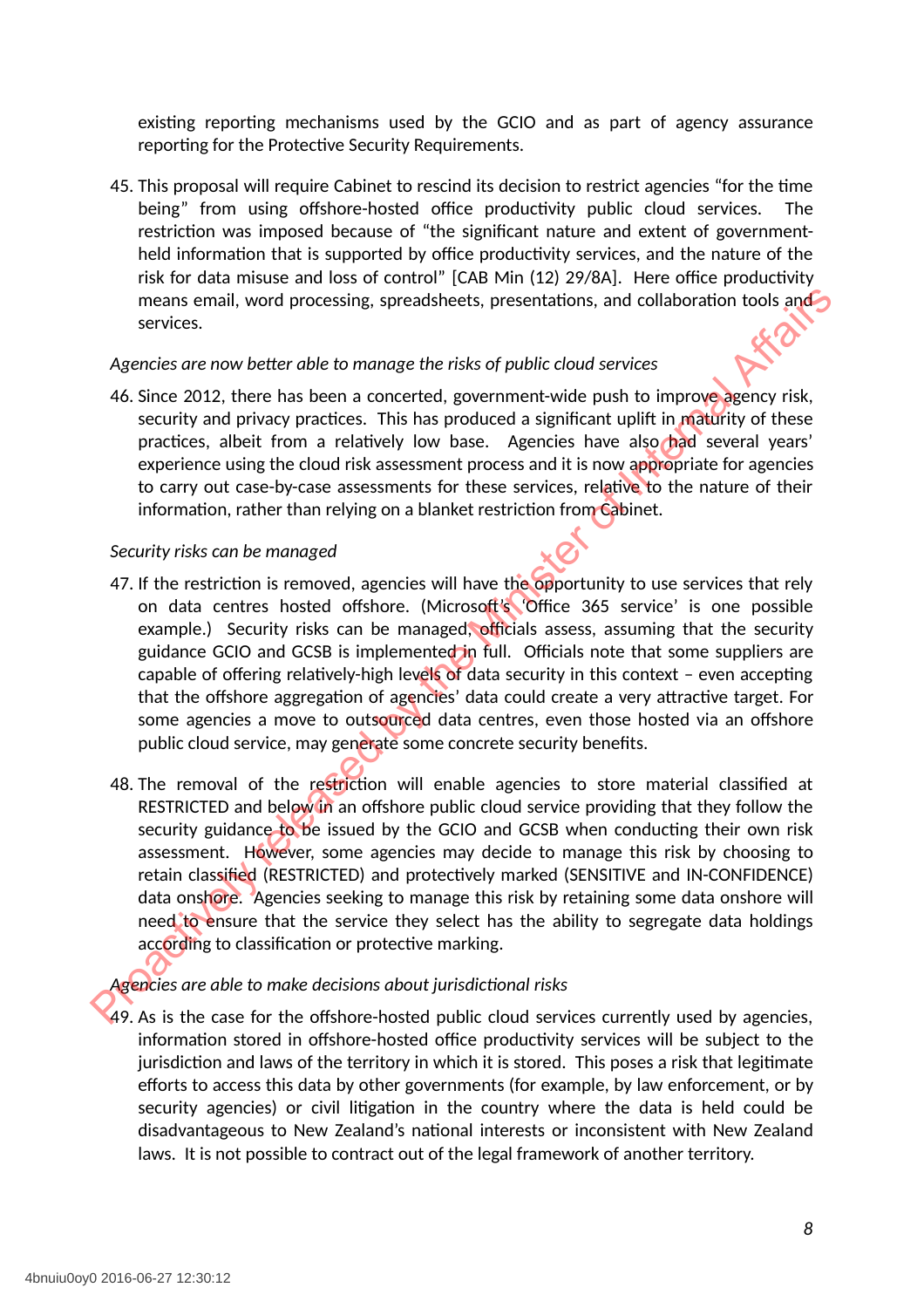50. Agencies are currently expected, as part of their existing cloud risk assessment process, to assess the nature and value of their information and the risks of exposure to another country's jurisdiction and, accordingly, make decisions on a case-by-case basis to store <sup>section</sup> certain data on-shore or offshore. Restricting data centre locations to territories with  $\rm^{6(a)}$  of the similar legal and policy frameworks Official

will reduce the risk of arbitrary access to data, but will not remove the Information jurisdictional risk. Act 1982

51. Other governments - including New Zealand's closest partners - have sought to manage this risk by retaining critical information in onshore-hosted public cloud services.

section 6(a) of the **Official** Information

. For most of these countries, because of their geographical location  $_{\rm Act\,1982}$ and economic scale, global suppliers have been persuaded to deploy their public cloud services in local data centres. These suppliers have indicated that New Zealand's economy is too small and its location too remote to currently justify deploying their public cloud services in New Zealand.

- 52. Where agency risk assessments indicate that office productivity data needs to remain in New Zealand it will be important to ensure that a locally-hosted IT service with comparable functionality is available, even though for most agencies the costs of using these are currently significantly higher than comparable offshore-hosted services.
- 53. 51. Other governments - including New Zealand's closest partners - have sought to manage of the more of these countries. Decays of their geographical inclusion of the more of the second technical actions of the more of th

section 9(2) (b)(ii) of the **Official** Information Act 1982

54. Analysis by reputable industry sources suggest that migration from on-premises IT systems to public cloud services could produce savings in the order of 20-25% for some types of services (e.g. IT infrastructure). However, this is dependent on the size and complexity of individual enterprises and their ability to realise these savings.

#### **What the GCIO will do to implement the accelerators**

- 55. The GCIO will establish a twelve month programme to coordinate implementation of the accelerators and transition any on-going activities to business-as-usual functions. The programme will be led by the GCIO and delivered through the Partnership Framework – a group of senior public sector leaders organised into working groups for technology, investment, information, and service innovation to provide advice to a group of Chief Executives and to support the GCIO in the execution of his accountabilities.
- 56. Implementation will require a significant commitment and the GCIO will work with the Partnership Framework to re-allocate existing resources to this programme. The key agencies that will be involved are GCSB and NZSIS (security guidance, certification and accreditation), Ministry of Business, Innovation and Employment (procurement policy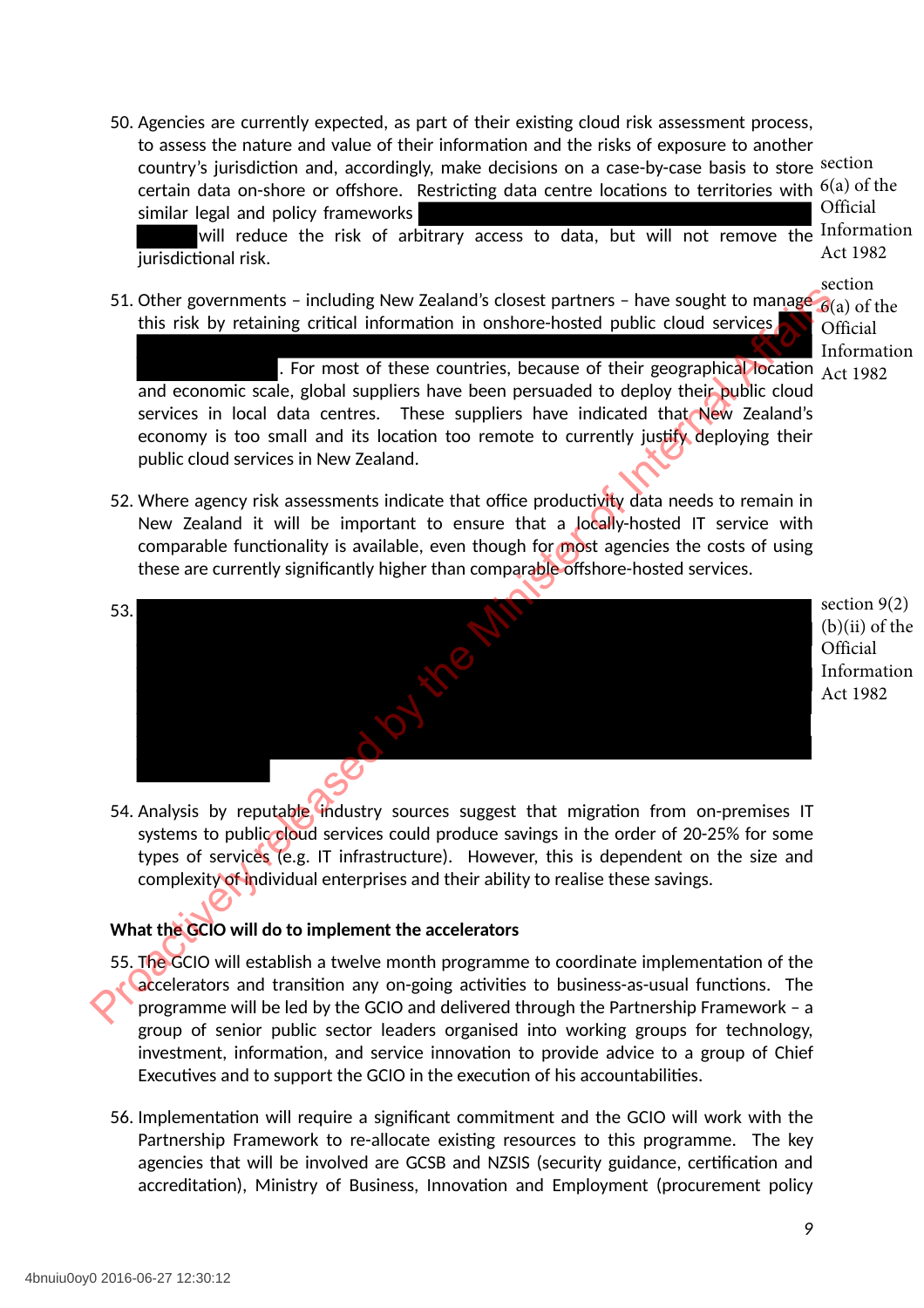and practices), Treasury (funding models), and the Ministry of Justice, Privacy Commissioner, and NCPO (jurisdictional risks).

#### **Reporting**

57. Progress will be reported to Cabinet as part of the existing reporting mechanisms used by the GCIO and as part of agency assurance reporting for the PSR.

#### **Next steps**

58. The GCIO will establish a formal programme to implement the accelerators. It will also communicate the policy changes to agencies and suppliers, and support agencies on a case-by-case basis as they adopt offshore-hosted office productivity public cloud services.

#### **Consultation**

59. This paper was developed by the Department of Internal Affairs in collaboration with agencies from the NZIC and socialised with the investment and technology working groups from the Partnership Framework. The following agencies were consulted: Ministry of Social Development, Ministry of Health, Ministry of Justice, Ministry for Primary Industries, Inland Revenue, New Zealand Transport Agency, Ministry of Education, New Zealand Police, Statistics New Zealand, Government Communications Security Bureau, Land Information New Zealand, Department of Conservation, Accident Compensation Corporation, Ministry of Defence, Treasury, Ministry of Business, Innovation and Employment, State Services Commission, Department of Corrections, Customs, Ministry of Transport, Ministry for Women, Ministry of Foreign Affairs and Trade, Ministry for the Environment, Ministry for Culture and Heritage, Tertiary Education Commission, Serious Fraud Office, and Te Puni Kōkiri. The Department of the Prime Minister and Cabinet and the Privacy Commissioner were informed. Next steps<br>
58. The GCO will establish a formal programme to implement the accelerators. It will also<br>
communicate the policy changes to agencies and suppliers, and support agencies on<br>
communicate the policy changes to ag

#### **Financial implications**

60. There are no financial implications. The implementation programme proposed in this paper will be undertaken by reprioritising existing resources from the Department of Internal Affairs and other agencies.

#### **Human Rights, Legislative Implications, and Regulatory Impact Analysis**

61. This paper has no human right issues, legislative, or regulatory implications.

### **Publicity**

62. There is considerable interest in the use of public cloud services by the New Zealand public sector, particularly the ICT industry. For this reason I propose to proactively release this paper, subject to consideration of any deletion that would be justified under the Official Information Act 1982 (CO Notice (09) 5).

#### **Recommendations**

63. The Minister of Internal Affairs recommends that the Committee: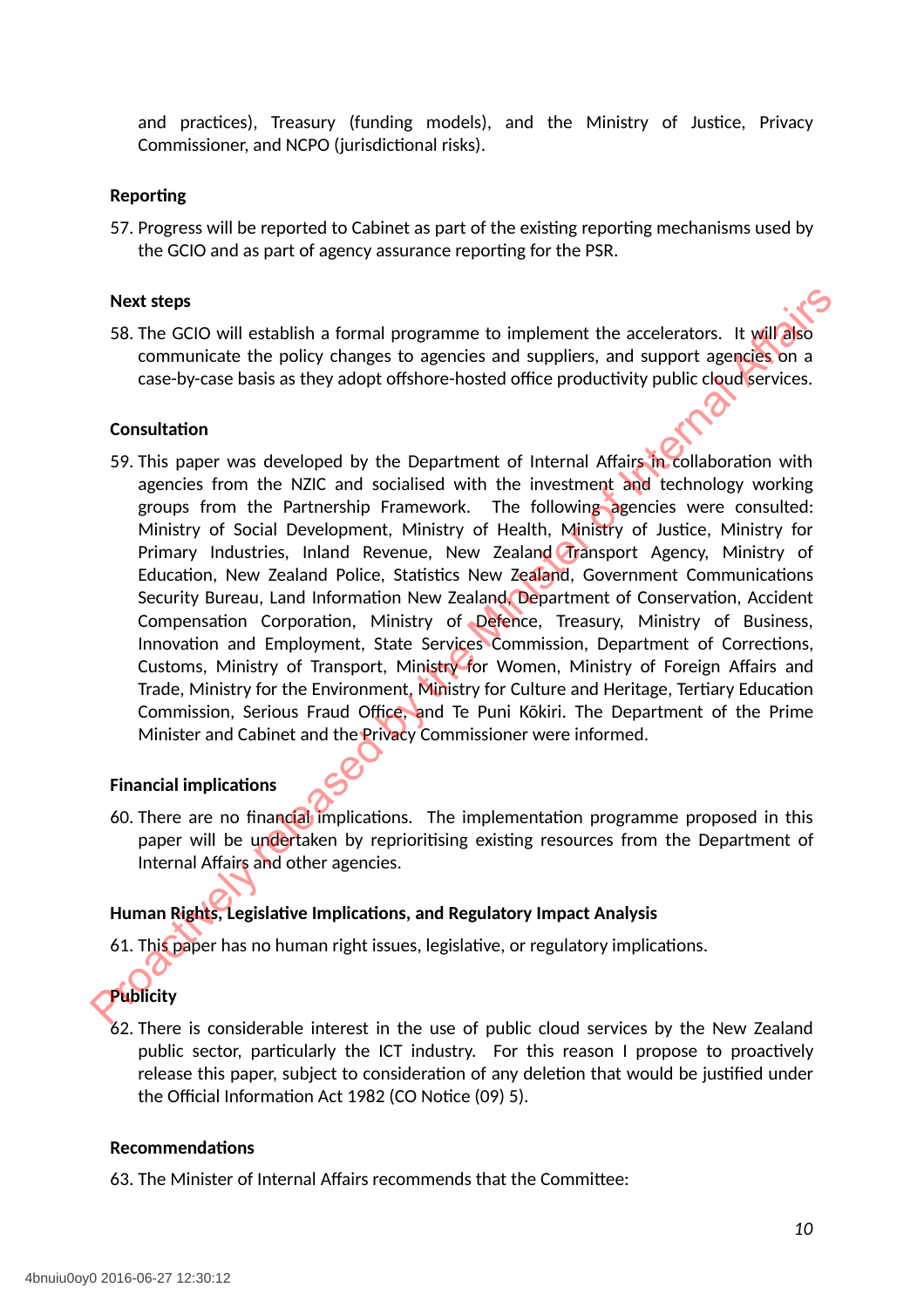#### *Cloud acceleration programme*

- 1. **note** that Cabinet directed the Government Chief Information Officer (GCIO) to work with the New Zealand Intelligence Community (NZIC) to review how to accelerate the use of public cloud services [CAB-15-MIN-0148.01];
- 2. **note** that, because the challenges to accelerating adoption are complex and interrelated, the GCIO and NZIC have developed a comprehensive implementation<br>programme (Appendix A) to accelerate the use of public cloud services in a balanced<br>way:<br>• requiring agencies to have a public cloud services plan;<br>• programme (**Appendix A**) to accelerate the use of public cloud services in a balanced way:
	- requiring agencies to have a public cloud services plan;
	- changing perceptions of the risk profile for public cloud services;
	- streamlining security certification for public cloud services;
	- enabling agencies to transition their ICT operating models;
	- lifting the capability of cloud practitioners; and
	- $\bullet$ modernising commercial frameworks;
- 3. **note** that this programme will complement the existing policies and cloud risk assessment processes that provide checks and balances for agencies' use of public cloud services;

#### *Removing the restriction on using offshore hosted office productivity services*

- 4. **note** that in 2012 Cabinet agreed that agencies would be restricted "for the time being" from using offshore-hosted office productivity public cloud services because of the significant nature and extent of government-held information supported by office productivity services, and the nature of the risk for data misuse and loss of control [CAB Min (12) 29/8A]; exay:<br>
Proquiring agencies to have a public cloud services plan;<br>
Changing perceptions of the risk profile for public cloud services;<br>
Streamlining security certification for public cloud services;<br>
enabling agencies to tr
	- 5. **note** that agencies are now better able to manage the risks of using these services;
	- 6. **agree** to allow agencies to use offshore-hosted office productivity public cloud services provided that they comply with new guidance for the use of these services that will be issued by the GCIO and Government Communications Security Bureau as summarised in this paper;
	- 7. **agree** that until this new guidance is developed agencies should seek advice from the GCIO on a case-by-case basis;
	- 8. **note** that if agencies choose to manage the risks of using these services by retaining some data onshore then they must ensure that the services they select have the ability to segregate data according to classification or protective marking and therefore retain a particular class of data onshore.

#### *Requiring agencies to have an adoption plan*

- 9. **note** that agencies are not currently required to have a plan for adopting public cloud services, nor is there any requirement to benchmark, monitor, or report on adoption;
- 10. **agree** that agencies are required to have a plan for how they intend to use public cloud services as part of their ICT strategy or else as a standalone plan;
- 11. **agree** that the GCIO will benchmark, monitor, and report on adoption;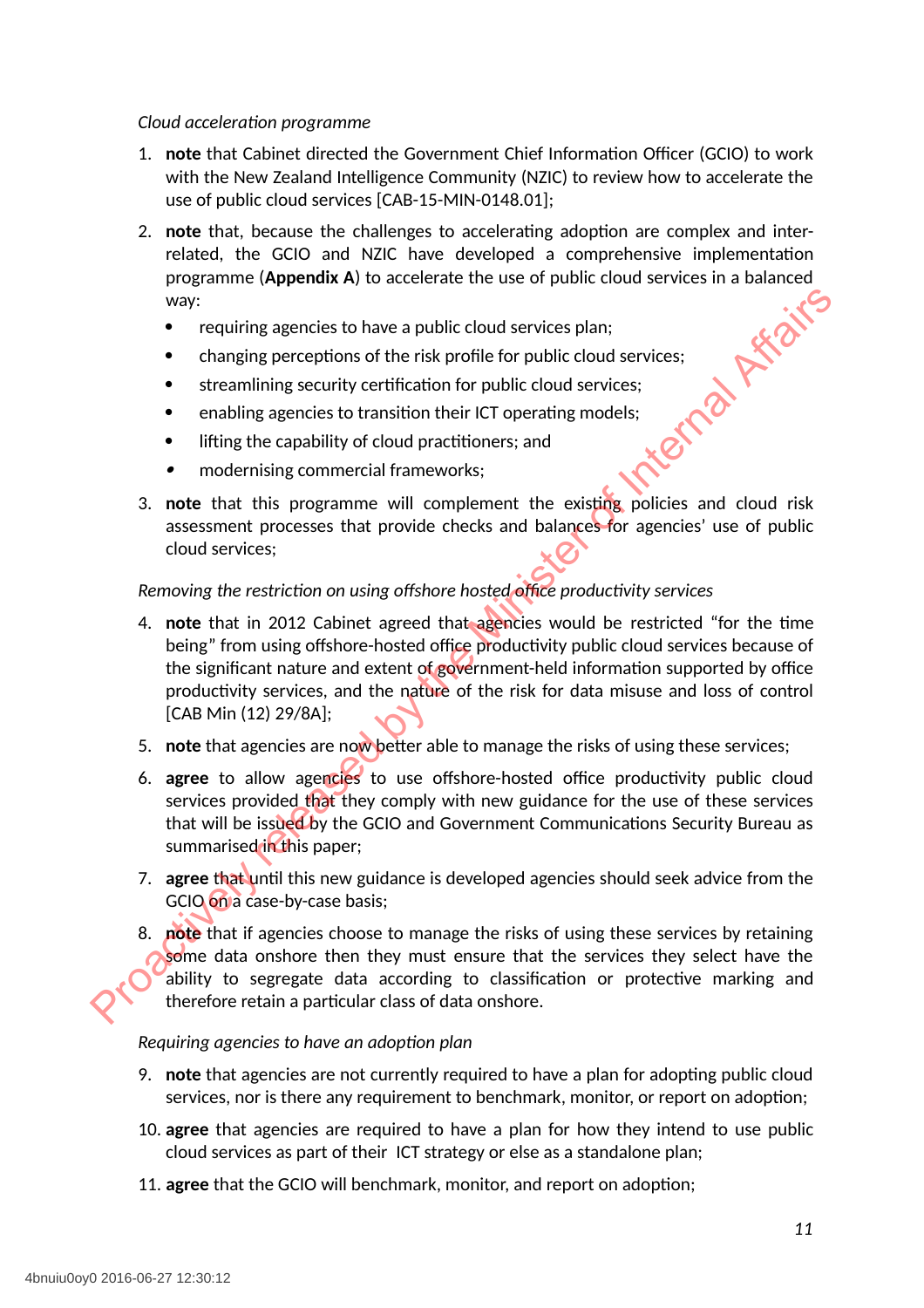#### *Programme implementation*

- 12. **note** that the GCIO will work with other agencies to re-allocate existing resources to the implement the programme of accelerators;
- 13. **note** that progress including the development and implementation of the security guidance and review of certification and accreditation processes – will be reported to Cabinet as part of the existing reporting mechanisms used by the GCIO and as part of agency assurance reporting for the Protective Security Requirements;
- 14. **note** that joined-up guidance, particularly on the security aspect of public cloud services, will be provided to agencies; and 14. note that joince up guidance, particularly on the security aspect of public clouds<br>
services, will be provided to agencies; and<br>
15. note that I will proactively release this paper, subject to consideration of any<br>
def
	- 15. **note** that I will proactively release this paper, subject to consideration of any deletion that would be justified under the Official Information Act 1982 (CO Notice (09) 5).

Hon Peter Dunne **Minister of Internal Affairs**

/ /2016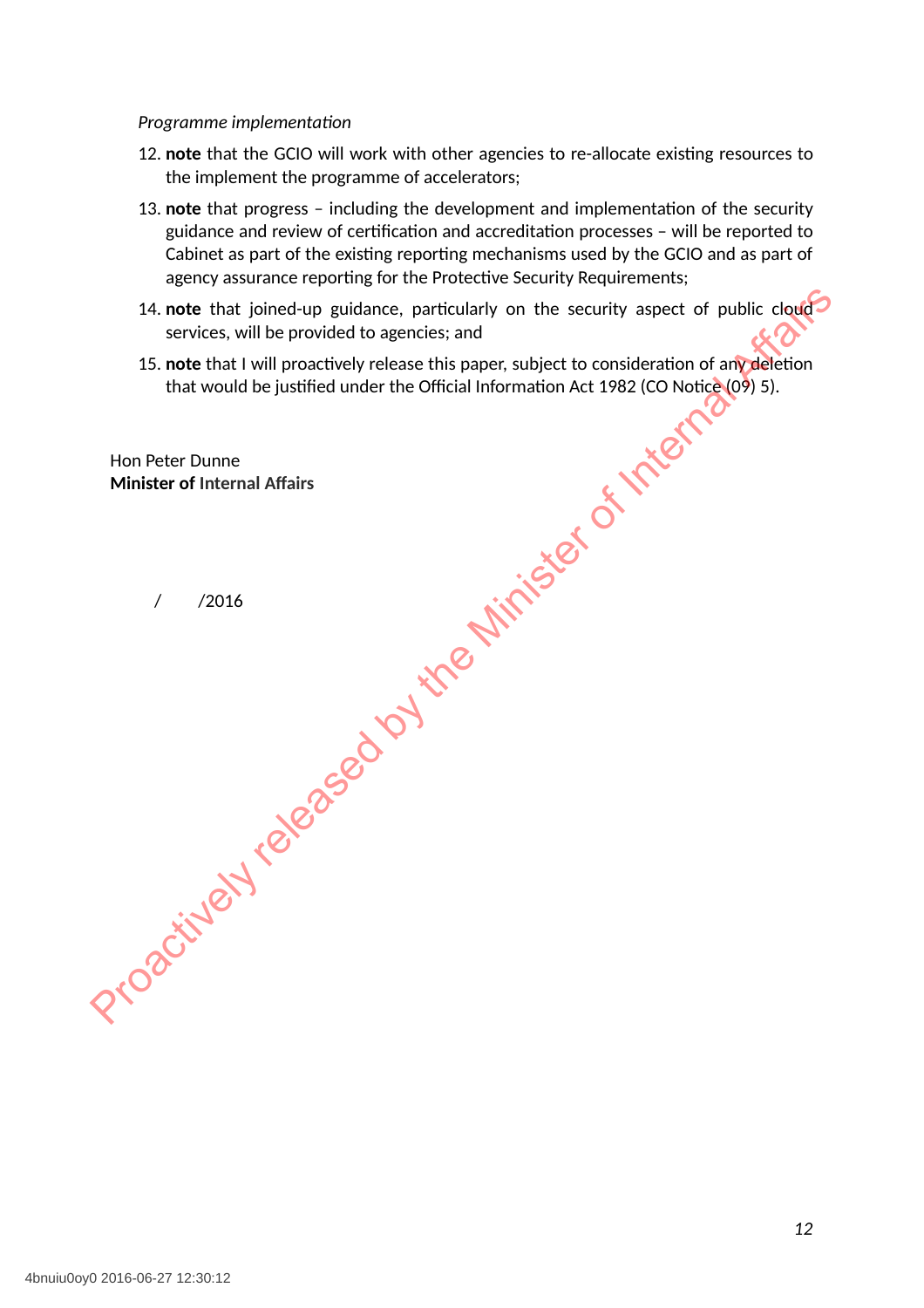**Appendix A: Programme outline**

#### **Accelerators Outcomes** "Shadow cloud"is prevalent within agencies Many agenciesare not well-positioned for public cloud services Public cloud servicesare typically usedto supportnon-core functions Benefits of public cloud services are clearto agencies but thereare challenges **Current state** Enabling agenciesto transition theirICT operating models Changing perceptionsof the risk profilefor public cloud services Requiring agenciesto have a publiccloud services plan Streamliningsecurity certificationfor public cloud **O**services Modernisingcommercial frameworks **Benefits** Senior leaders use public  $\times$  Mond services in an **Cappropriate way to drive** digital transformation Public servants use public cloud services to design and implement new services Agencies have frameworks and skills to adopt public cloud services securely Lifting the capabilityof cloud practitioners<sup>7</sup> More predictableICT spending Reduced risk Increased flexibility Accelerated digital transformation Property release to the Control of Public Cloud Services<br>
Accelerators<br>
Control of Control of Control of Control of Control of Control of Control of Control of Control of Control of Control of Control of Control of Control

## **Accelerating the Adoption of Public Cloud Services**